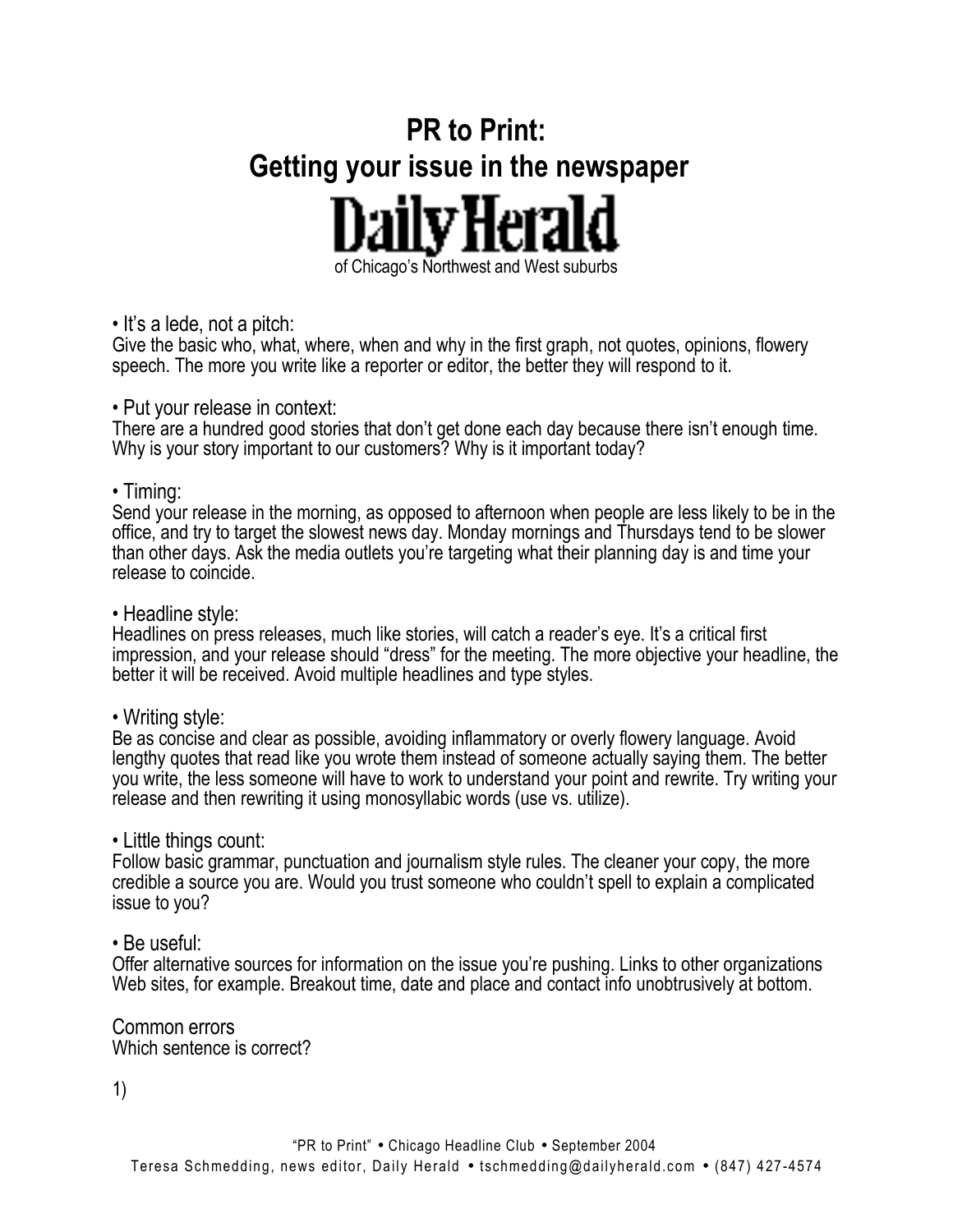- a. I hope this has a positive effect in our writing.
- b. I hope this will positively effect the way we look to readers.

## 2)

- a. I think this grammar test is worth it's weight in gold.
- b. It's the best test I've ever seen.

## 3)

- a. You're an amazing public relations expert.
- b. All you're press releases sing.

# 4)

a. Sally faced the dilemma of picking between chocolate cake and chocolate ice cream for desert. b. Sally was in a quandary about whether to take her lottery winnings in one lump sum or annual payments.

5)

- a. The principle interest on this account is 42%.
- b. I'm going to stick to my principles.

6)

- a. It's nice when friends compliment each other.
- b. It's nicer when friends complement each other.

7)

a. Susan Thomas compared winning the award to a "dream come true. This is what I've worked so hard for."

b. Susan Thomas compared winning the award to a "dream come true." "This is what I've worked so hard for," she said.

8)

- a. Bob vowed to boldly go where no man has gone before.
- b. Bob vowed to go boldly where no man has gone before.

9)

- a. She liked the training session because it was filled with great examples.
- b. He thought the training session was too long since it lasted for eight hours.

10)

- a. If worst comes to worst, you can walk out in the middle of the session.
- b. By in large, it was an interesting training session.

1) a; affect is the verb and effect is the noun (remember it by saying A verb; E noun)

- 2) b; "Its" is the posessive form of "it."; "It's" is a contraction of "it is."
- 3) a. "Your" is the possessive form of "you"; "You're" is the contraction for "you are."